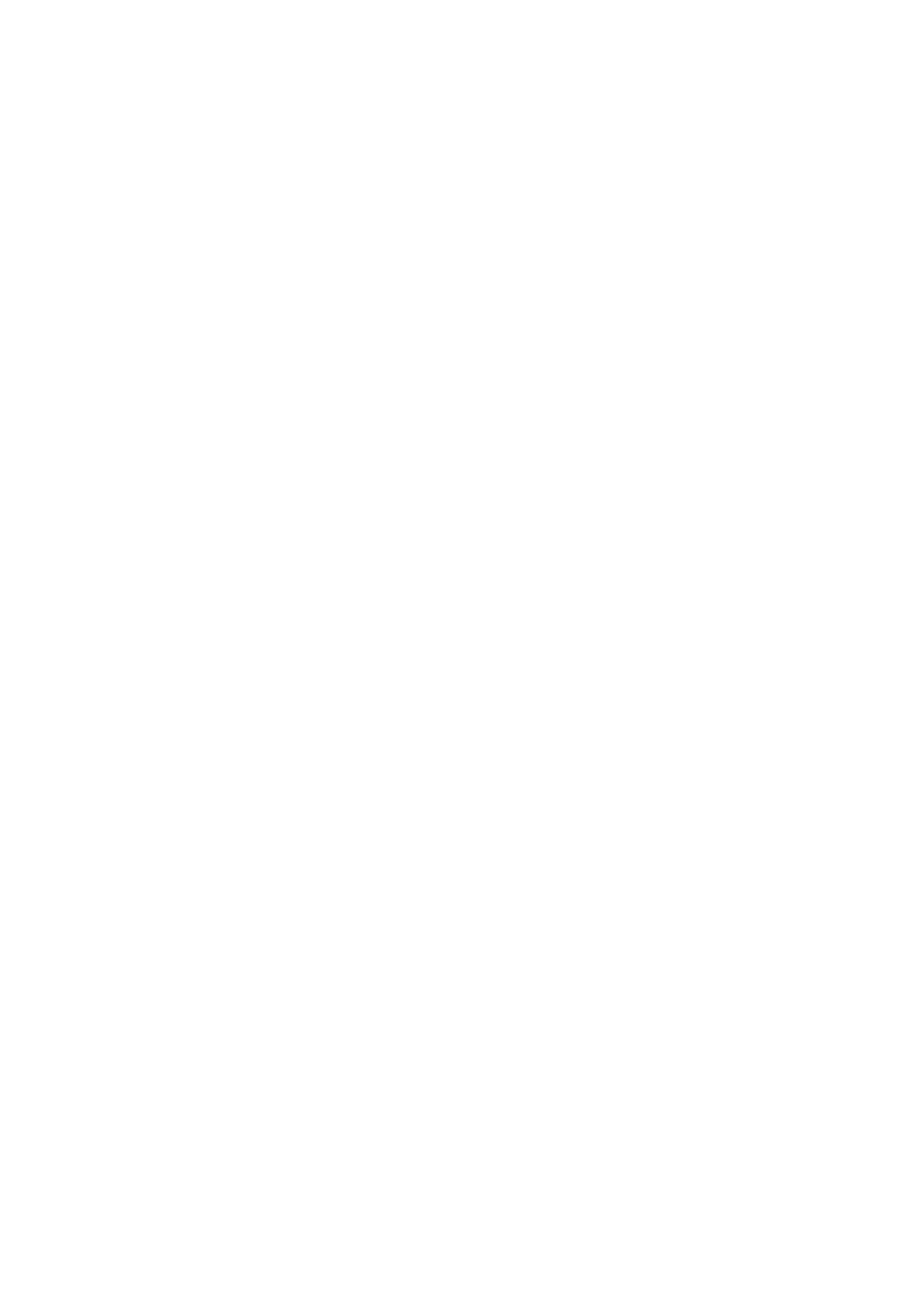# **Contents**

| 1                                        | <b>Introduction</b> |            |                       |                |
|------------------------------------------|---------------------|------------|-----------------------|----------------|
| $\boldsymbol{2}$                         |                     |            | Job control interface | 4              |
|                                          | 2.1                 |            |                       | $\overline{4}$ |
|                                          | 2.2                 |            |                       | $\overline{4}$ |
|                                          | 2.3                 |            |                       | $\overline{4}$ |
|                                          | 2.4                 |            |                       | 5              |
|                                          |                     | 2.4.1      |                       | 5              |
|                                          |                     |            |                       | 5              |
| <b>Information System interface</b><br>3 |                     |            |                       |                |
|                                          | 3.1                 |            |                       | 6              |
|                                          |                     | 3.1.1      |                       | 6              |
|                                          |                     | 3.1.2      |                       | 6              |
|                                          |                     | 3.1.3      |                       | 7              |
|                                          |                     | 3.1.4      |                       | 7              |
| <b>Batch system specifics</b><br>4       |                     |            |                       |                |
|                                          | 4.1                 | <b>PBS</b> |                       | 8              |
|                                          |                     | 4.1.1      |                       | 8              |
|                                          |                     | 4.1.2      |                       | 8              |
|                                          |                     | 4.1.3      |                       | 9              |
|                                          |                     | 4.1.4      |                       | 9              |
|                                          | 4.2.                | Condor     |                       | 10             |
|                                          |                     | 4.2.1      |                       | 10             |
|                                          |                     | 4.2.2      |                       | 10             |
|                                          |                     | 4.2.3      |                       | 10             |
|                                          |                     | 4.2.4      |                       | 11             |
|                                          |                     | 4.2.5      |                       | 11             |
|                                          | 4.3                 |            |                       | 11             |
|                                          |                     | 4.3.1      |                       | 12             |
|                                          |                     | 4.3.2      |                       | 12             |
|                                          |                     | 4.3.3      |                       | 12             |
|                                          |                     | 4.3.4      |                       |                |
|                                          |                     |            |                       | 12             |
|                                          | 4.4                 | Fork       |                       | 12             |
|                                          |                     | 4.4.1      |                       | 12             |
|                                          |                     | 4.4.2      |                       | 12             |
|                                          |                     | 4.4.3      |                       | 12             |
|                                          | 4.5                 | <b>LSF</b> |                       | 13             |
|                                          |                     | 4.5.1      |                       | 13             |
|                                          |                     | 4.5.2      |                       | 13             |
|                                          |                     | 4.5.3      |                       | 13             |
|                                          |                     | 4.5.4      |                       | 13             |
|                                          | 4.6                 | <b>SGE</b> |                       | 13             |
|                                          |                     | 4.6.1      |                       | 13             |
|                                          |                     | 4.6.2      |                       | 14             |
|                                          |                     | 4.6.3      |                       | 14             |
|                                          |                     | 4.6.4      |                       | 15             |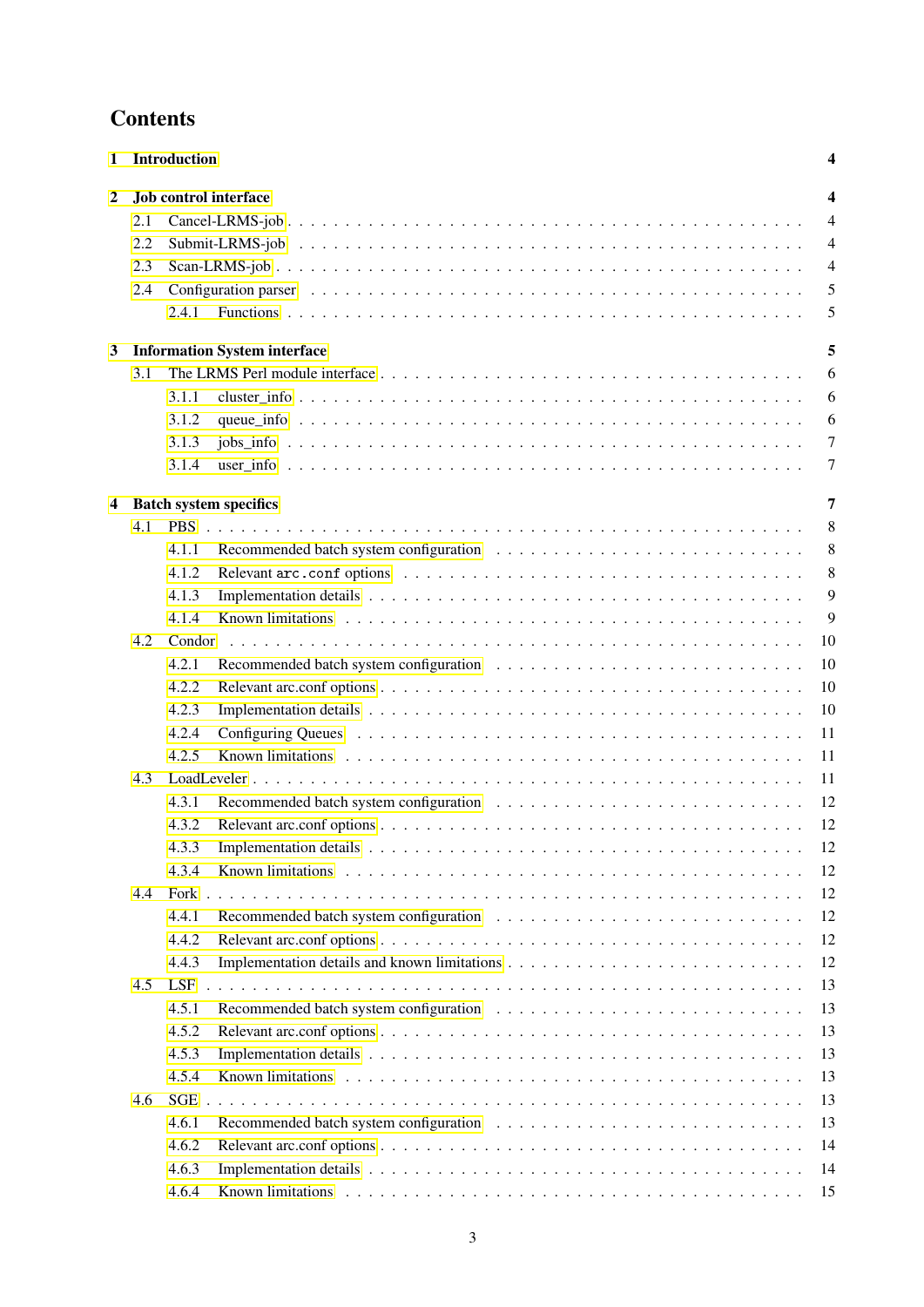# <span id="page-3-0"></span>1 Introduction

This document describes the Advanced Resource Connector[\[1\]](#page-14-1) batch system back-end infrastrucure. It aims to describe the infrastructure in enough detail that a developer can add a new local resource management system (LRMS) to the ARC middleware. It also intends to serve as a reference manual describing existing batch system interfaces. Note that the current solution described in this manual is not a real interface, it is too diffuse to be that.

The batch system back-ends are what tie the ARC grid middleware (through the Grid Manager (GM[\[2\]](#page-14-2)) and the Information System layer[\[3\]](#page-14-3)) to the underlying cluster management system or LRMS. The back-ends consist of set of shell and Perl scripts whose role are twofold:

- 1. to allow the GM to manipulate jobs on the LRMS including job submit, cancel operations and scanning for completed jobs
- 2. to collect information about jobs, users, batch system and the cluster itself for the Information System.

The former will be referred to as the job control back-end interface while the latter is the information system interface of the batch system back-ends. These two will be treated separately in the following sections.

As of ARC version 0.6 the the two sets of scripts are located in different directories within the NorduGrid subversion tree[\[4\]](#page-14-4). The job control interface scripts can be found under arc\_development\_line/grid-manager/LRMS/ while the information collectors are located at arc\_development\_line/infosystem/.

# <span id="page-3-1"></span>2 Job control interface

Job control part of the LRMS interface is handled by the Grid Manager[\[2\]](#page-14-2). It takes care of preparing a native batch system submission script, managing the actual submission of the batch system job, cancellation of job on request and scanning for completed batch jobs. Besides the LRMS job control interface it is also the GM which provides e.g. the data staging and communication with the grid client, provides RTE environments, arranges file staging (to the node via LRMS capability), dealing with stdout/stderr, etc. The job control batch system interface of the GM requires three programs. These programs can be implemented any way the designer sees fit, but all the existing back-end interfaces use shell scripting for portability and ease of tailoring to a specific site. The GM will call the following programs: cancel-LRMS-job, submit-LRMS-job, and scan-LRMS-job. LRMS is replaced with the short hand name for the LRMS e.g. cancel-pbs-job. The scripts are described one by one in the following subsections. Useful information can also be found in the Section "8.6 LRMS Support" and Section "8.7 Runtime Environment" of the Grid-Manager guide[\[2\]](#page-14-2).

# <span id="page-3-2"></span>2.1 Cancel-LRMS-job

If a grid user cancels his job, the message will reach the grid-manager. The manager will then call the cancel-LRMSjob for the suitable back-end. The cancel script is called with a text file containing information about the job. It is called the GRAMi file. It contains such information as the original xRSL option and the job id in the local LRMS. Cancel-LRMS-job must then use that information to find the job and remove it from the queue or actually cancel it if it is running in the LRMS.

# <span id="page-3-3"></span>2.2 Submit-LRMS-job

The submit program is the most involved. It is called by the GM once a new job arrives and needs to be submitted to the LRMS. Like cancel-LRMS-job it is given the grami file as argument on execution. Submit-LRMS-job then has to set up the session directories, run-time environment and anything else needed. Then it should submit the job to the local LRMS. This is normally done by generating a native job script for the LRMS and then running the local submit command, but it could also be done through an API if the LRMS supports it.

# <span id="page-3-4"></span>2.3 Scan-LRMS-job

Scan-LRMS-job is run periodically. Its job is to scan the LRMS for jobs that have finished. Once it has found a finished job it should write the exit-code of that job to the file job.{gridid}.lrms\_done in the ARC jobstatus directory. Then it should call the gm-kick program the GM will then notice that the job has finished and start finalizing the job.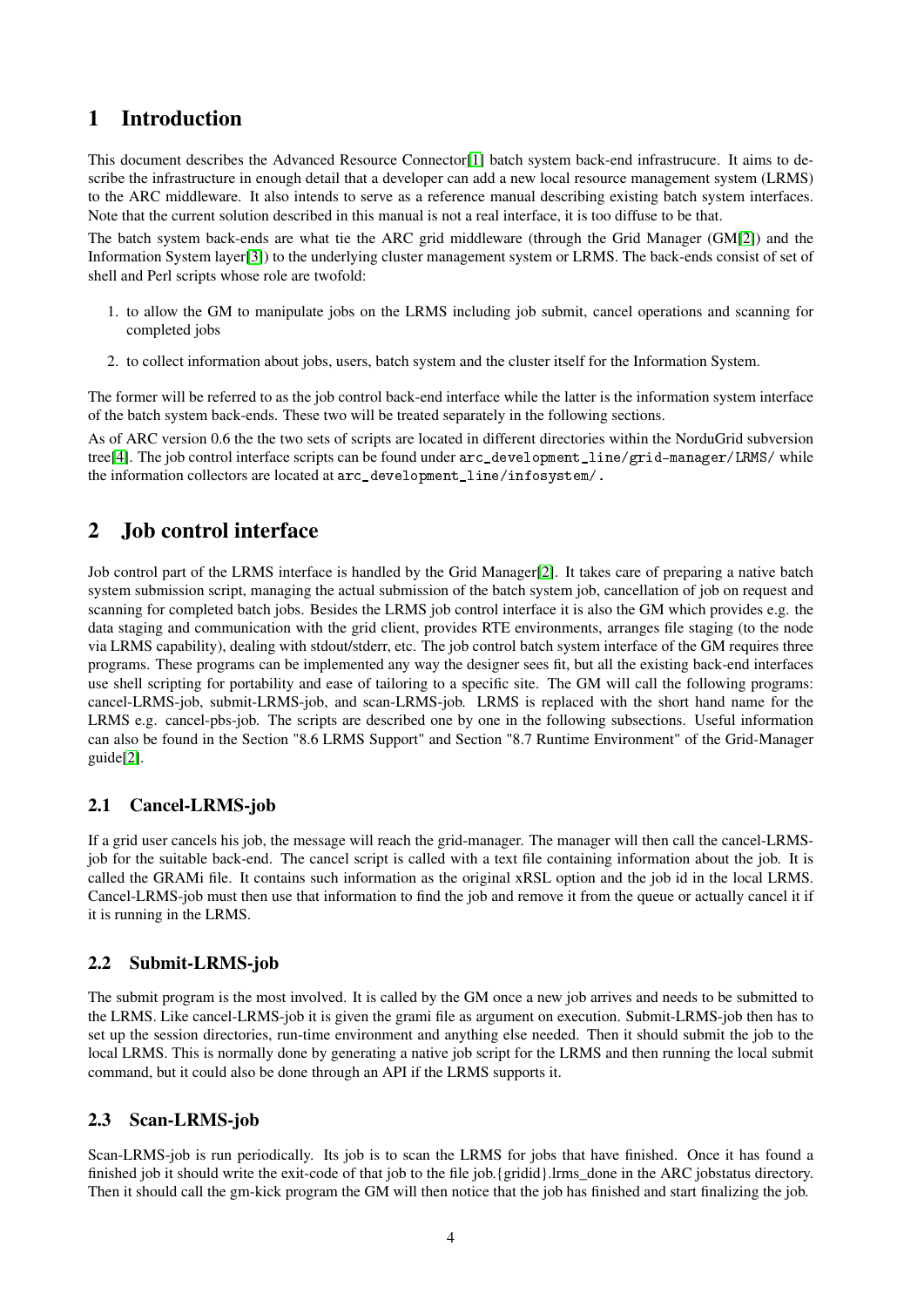Generally two approaches are taken to find jobs that are done. One is asking the LRMS. First all started grid jobs are found in the jobstatus directory<sup>[†](#page-4-3)</sup>. This can be done by checking if the status is INLRMS in the jobs status file<sup>[‡](#page-4-4)</sup>. Then the LRMS is asked for the status of those jobs. If they are done they are marked as such and the GM is activated. The problem with this approach is that for most LRMSs the information about finished jobs are only available for a short period after the job finished. Therefore appropriate steps have to be taken if the job is known to have been started but is no longer present in the LRMS. The normal approach is to analyze the jobs status output in the session directory.

The second approach is to parse the LRMSs log files. This method has some drawbacks e.g. the GM has to be allowed read access to the logs. The back-end will then have to remember where in the log it was last time it ran. This information will have to be stored in a file some where on the front-end.

# <span id="page-4-0"></span>2.4 Configuration parser

Some of the back-ends will need information from the configuration file. Since this functionality can be shared among the back-ends, a configuration file parser written in bash has been provided separately for easy maintenance and extendability.

## <span id="page-4-1"></span>2.4.1 Functions

```
config_parse_file <config_file>
```
Parses a config file. It returns exit status 1 if the file cannot be read, or 0 otherwise. Badly formed lines are silently ignored. Option values can be surrounded by sigle quotes or double quotes. Values without quotes are also accepted. Multi-valued options are not supported currently. Only the last defined value is retained.

```
config_import_section <section_name>
```
Imports options from section <section\_name> of the config file into environment variables of the form 'CONFIG\_optionname'. Already existing environment variables are overwritten.

Example:

```
source $ARC_LOCATION/libexec/config_parser.sh
config parse file /etc/arc.conf || exit 1
config_import_section common
config_import_section grid-manager
config_import_section infosys
echo $CONFIG_pbs_bin_path
```
# <span id="page-4-2"></span>3 Information System interface

The main purpose of the information system batch interface is to populate the nordugrid information model with locally collected information obtained from the batch system. Important to recall that the locally collected information is broader than what the batch-system can offer, information taken from the grid-layer (mostly grid manager), from the front-end machine and from the arc.conf configuration file are also needed and used to populate the nordugrid information model[\[3\]](#page-14-3). Below only the batch system related information collection is covered. Note that the separation of the different sources is not always that straightforward (e.g. the grid-manager information has some overlap with the batch system info).

The information system interface consists of set of Perl scripts which populate the local lDAP database by generating ldif files. Historically two information provider "frameworks" have been coexisted. As of ARC version 0.6 the old framework is being phased out by the new framework. Briefly about the two frameworks:

• the old framework separated the non-batch system related functionality into the InfosysCluster.pm, InfosysQJU.pm modules and kept the batch system specific interface within the cluster-condor.pl, queue+jobs+users-condor.pl (replace condor with your scheduler name) files. There are two templates provided for batch system interface developers: cluster-gm.pl, queue+jobs+users-gm.pl

<span id="page-4-4"></span><span id="page-4-3"></span><sup>†</sup>normally /var/spool/nordugrid/jobstatus/, but can be set via the controldir variable of arc.conf ‡ job.{gridid}.status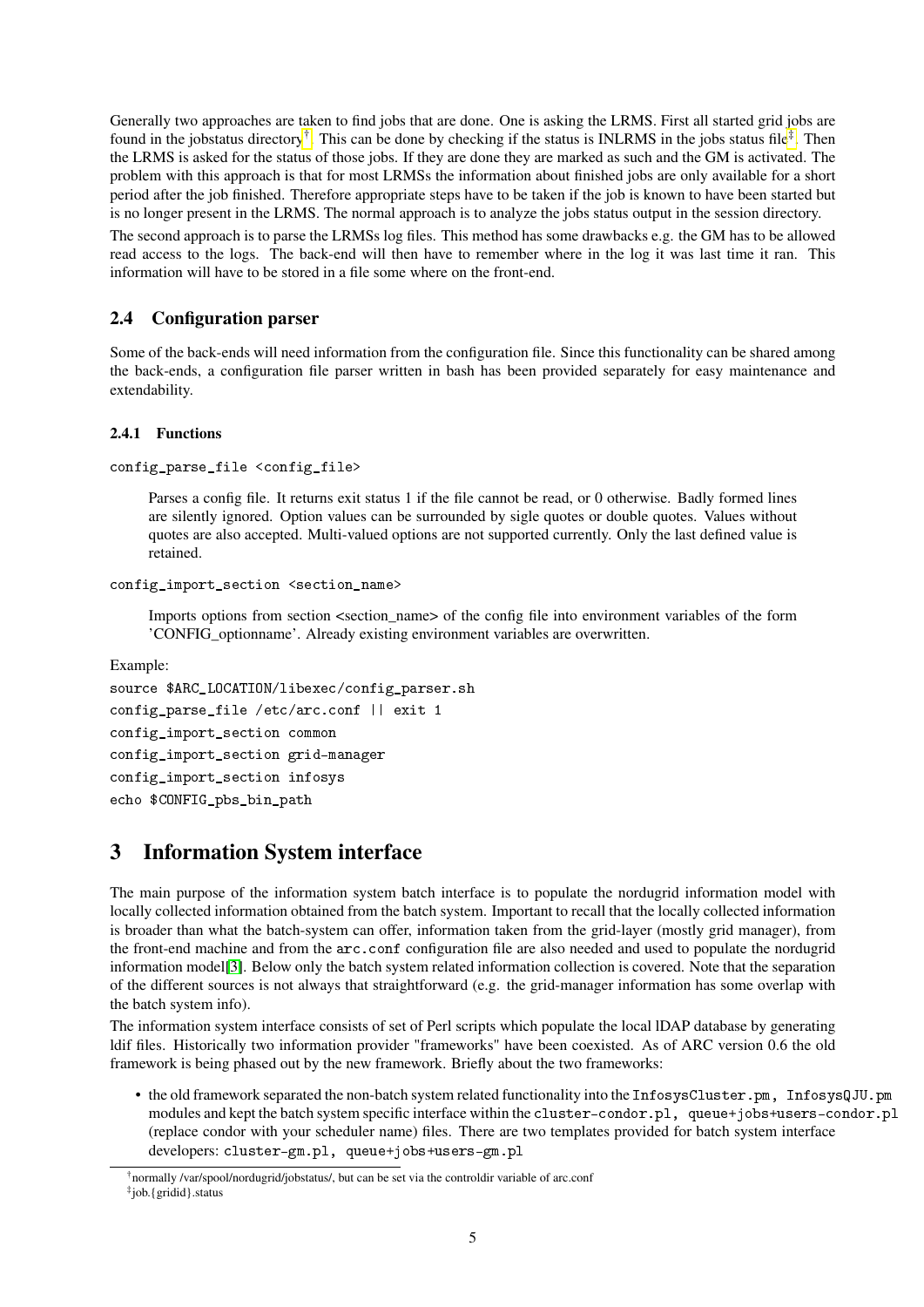• the new framework originally proposed by Juha Lento<sup>[§](#page-5-3)</sup> has been brought up-to-date by implementing all the features present in the old framework. The new framework consists of two main scripts, the cluster.pl and the qju.pl. The non-batch system functionality is implemented by these script (plus some auxiliary scripts). The batch system specific interface is moved to LRMS modules such as SGE.pm, PBS.pm, Fork.pm, a template module Template.pm is also provided. The main advantage of the new framework is the separation of output generation from the information collection (this will ease the migration to XML output).

The following subsection describes the LRMS interface part of the information system as implemented via the new framework. To support a particular LRMS a dedicated Perl module should be written that implements the interface presented in the next subsections. Furthermore hooks should be added to the LRMS.pm module, so that it uses the correct Perl module depending on the LRMS type. Short description of the files of the new framework:

- cluster.pl and qju.pl: main scripts called to populate the nordugrid information model
- Shared.pm: subroutines shared by cluster.pl and cluster.pl
- LogUtils.pm: logging utilities
- LRMS.pm: defines the LRMS interface (described in the next subsection)
- Template.pm: module template for implementing a new LRMS interface
- SGE.pm, PBS.pm, LSF.pm, Fork.pm, LL.pm, Condor.pm: actual LRMS modules

# <span id="page-5-0"></span>3.1 The LRMS Perl module interface

The LRMS module should implement four functions as defined by the LRMS.pm: Cluster info, that provides general information about the local cluster, Queue\_info, that provides information about a specified queue, Jobs\_info that gives information about a list of specified jobs, and finally user\_info that gives information about a grid user mapped to a local UNIX account. All the functions are called with a hash containing the contents of arc.conf.

#### <span id="page-5-1"></span>3.1.1 cluster info

Cluster\_info is called only with the config hash. It should then return an associative array with the following keys and the appropriate value.

| key             | value                                                                        |
|-----------------|------------------------------------------------------------------------------|
| lrms_type       | the type of LRMS e.g PBS                                                     |
| lrms_version    | the version of the LRMS                                                      |
| totalcpus       | total number of CPUs in the cluster                                          |
| queuedcpus      | total number of CPUs requested by LRMS queuing jobs (both grid and non-grid) |
| usedcpus        | CPUs in the LRMS that are currently in use either by grid or non-grid jobs   |
| cpudistribution | number of CPUs in a node and number of each type e.g. "Scpu:5 2cpu:100"      |

#### <span id="page-5-2"></span>3.1.2 queue\_info

In addition to the config queue info is called with the name of the queue to get information on. The result should take the following form.

<span id="page-5-3"></span><sup>§</sup> the original posting of the new framework proposal: http://staff.csc.fi/juha.lento/grid/rewrite.html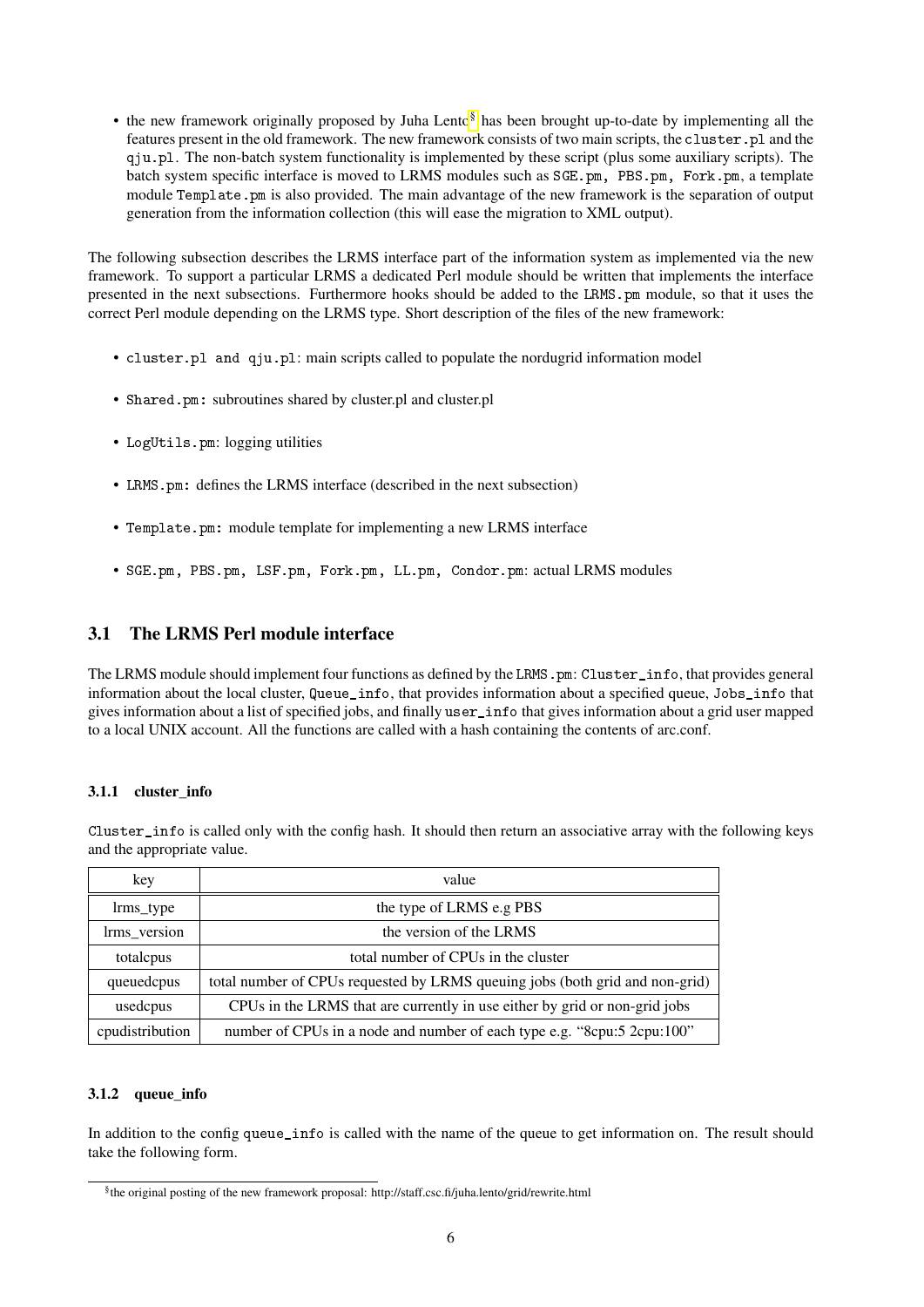| key          | value                                                                     |
|--------------|---------------------------------------------------------------------------|
| status       | available slots in queue, negative number signals error                   |
| maxrunning   | limit on number of running jobs                                           |
| maxqueuable  | limit on number of jobs queued on this queue                              |
| maxuserrun   | limit on number of running jobs per user                                  |
| maxcputime   | limit on maximum CPU time for a job in this queue                         |
| mincputime   | limit on minimum CPU time for a job in this queue                         |
| defaultcput  | default CPU time limit for a job in this queue                            |
| maxwalltime  | limit on maximum wall time for a job in this queue                        |
| minwalltime  | limit on minimum wall time for a job in this queue                        |
| defaultwallt | default wall time limit for a job in this queue                           |
| running      | number of CPUs used by running jobs (both grid and non-grid) in the queue |
| queued       | CPUs requested by queuing jobs in the queue                               |
| totalcpus    | number of CPUs available to the queue                                     |

### <span id="page-6-0"></span>3.1.3 jobs\_info

Like the rest the first argument is the config hash, then comes the queue name and finally a list of job ids. Once again an associative mapping should be made for each job. The key value pairs are:

| key         | value                                                                                               |
|-------------|-----------------------------------------------------------------------------------------------------|
| status      | LRMS jobstatus mapping $\ell$ : Running->'R', Queued->'Q', Suspended->'S', Exiting->'E', Other->'O' |
| rank        | the job's position in the LRMS queue                                                                |
| mem         | the memory usage of the job in kBs                                                                  |
| walltime    | consumed wall-time in minutes                                                                       |
| cputime     | consumed CPU-time in minutes                                                                        |
| reqwalltime | wall-time requested by job in minutes                                                               |
| reqcputime  | CPU-time requested by job in minutes                                                                |
| nodes       | list of execution hosts                                                                             |
| comment     | array of string comments about the job in LRMS, can be an empty array                               |

#### <span id="page-6-1"></span>3.1.4 user\_info

Users\_info is given the config hash, a queue name and a list of local UNIX accounts (UIDs). It should then return an associative array containing for each UID the number of free CPUs available for that local account on the given queue and the number of queued jobs on that queue.

| key         | value                                                                                                      |
|-------------|------------------------------------------------------------------------------------------------------------|
| freecpus    | number of freely available CPUs with their time limits in minutes (see nordugrid-authuser-freecpus in [3]) |
| queuelength | estimated queue length for the specified user                                                              |

# <span id="page-6-2"></span>4 Batch system specifics

This section presents the batch system specific implementation details including information on supported versions, constraints on batch system configuration, known limitations, arc.conf parameters and list of batch system features being utilized within the interface are described.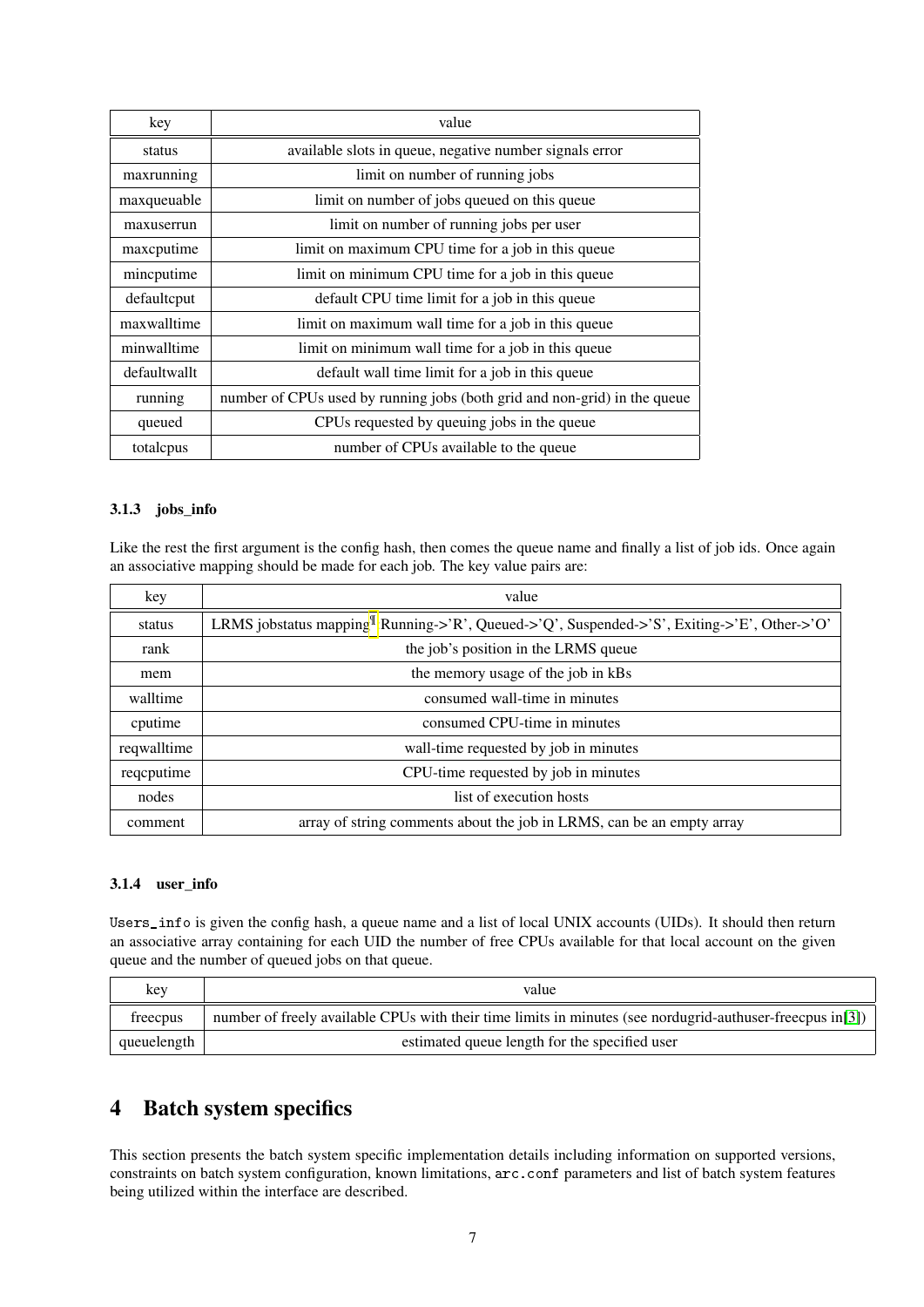# <span id="page-7-0"></span>4.1 PBS

The Portable Batch System (PBS) is one of the most popular batch systems. PBS comes in many flavours such as OpenPBS (unsupported), Terascale Open-Source Resource and QUEue Manager (TORQUE) and PBSPro (currently owned by Altair Engineering). ARC supports all the flavours and versions of PBS.

## <span id="page-7-1"></span>4.1.1 Recommended batch system configuration

PBS is a very powerful Local Resource Manager System with dozens of configurable options. Server, queue and node attributes can be used to configure the cluster's behaviour. In order to correctly interface PBS to ARC (mainly the information provider scripts) there are a couple of configuration REQUIREMENTS asked to be implemented by the local system administrator:

- 1. The computing nodes MUST be declared as cluster nodes (job-exclusive), at the moment time-shared nodes are not supported by the ARC setup. If you intend to run more than one job on a single processor then you can use the virtual processor feature of PBS.
- 2. For each queue, you MUST set one of the max\_user\_run or max\_running attributes and its value SHOULD BE IN AGREEMENT with the number of available resources (i.e. don't set the max running  $= 10$  if you have only six (virtual) processors in your system). If you set both max\_running and max\_user\_run then obviously max user run has to be less equal than max running.
- 3. For the time being, do NOT set server limits like max\_running, please use queue-based limits instead.
- 4. Avoid using the max\_load and the ideal\_load directives. The node's mom config file (<PBS home on the node>/mom\_priv/config) should not contain any max\_load or ideal\_load directives. PBS closes down a node (no jobs are allocated to it) when the load on the node reaches the max\_load value. The max\_load value is meant for controlling time-shared nodes. In case of job-exclusive nodes there is no need for setting these directives, moreover incorrectly set values can close down your node.
- 5. Routing queues are not supported, those can't be used within ARC.

Additional useful configuration hints:

- If possible, please use queue-based attributes instead of server level ones (for the time being, do not use server level attributes at all).
- You may use the "acl\_user\_enable = True" with "acl\_users = user1,user2" attribute to enable user access control for the queue.
- It is advisory to set the max\_queuable attribute in order to avoid a painfully long dead queue.
- You can use node properties from the <PBS home on the server>/server\_priv/nodes file together with the resources\_default.neednodes to assign a queue to a certain type of node.

Checking your PBS configuration:

- The node definition can be checked by <PBS installation path>/bin/pbsnodes -a. All the nodes MUST have ntype=cluster.
- The required queue attributes can be checked as <PBS installation path>/bin/qstat -f -Q queuename. There MUST be a max user run or a max running attribute listed with a REASONABLE value.

#### <span id="page-7-2"></span>4.1.2 Relevant arc.conf options

The ARC configuration manual contains detailed information on all the ARC configuration parameters[\[5\]](#page-14-5)and should be consulted as primary source. Below the PBS specific variables are collected.

• The PBS batch system back-end is enabled via setting the lrms="pbs" in the [common] configuration block. No need to specify the flavour or the version number of the PBS, simply use the "pbs" keyword as lrms configuration value.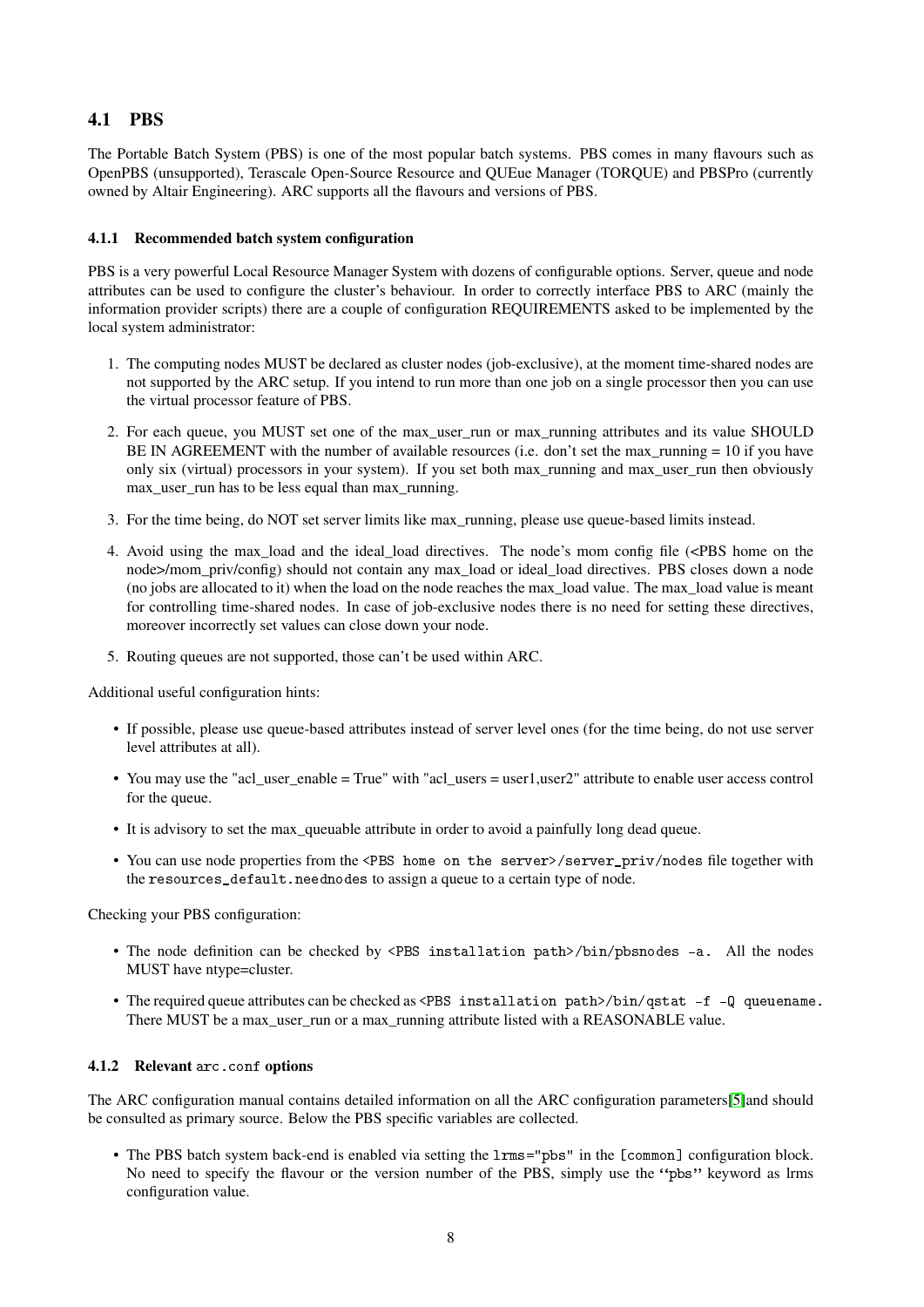- pbs\_bin\_path configuration variable of the [common] block should be set to the path to the qstat,pbsnodes,qmgr etc PBS binaries.
- pbs\_log\_path configuration variable of the [common] block should be set to the path of the PBS server logfiles which are used by the Grid-Manager to determine whether a PBS job is completed. If not specified, the Grid-Manager will use the qstat command to find completed jobs.
- lrmsconfig from the [cluster] block can be used as an optional free text field to describe further details about the PBS configuration (e.g. lrmsconfig="single job per processor").
- dedicated\_node\_string from the [cluster] block specifies the string which is used in the PBS node config to distinguish the grid nodes from the rest. Suppose only a subset of nodes are available for grid jobs, and these nodes have a common node property string, this case the dedicated\_node\_string should be set to this value and only the nodes with the corresponding PBS node property are counted as grid enabled nodes. Setting the dedicated\_node\_string to the value of the PBS node property of the grid-enabled nodes will influence how the totalcpus, user freecpus is calculated. No need to set this attribute if the cluster is fully available for the grid and the PBS configuration does not use the node property method to assign certain nodes to grid queues.
- [queue/queuename] block. For each grid-enabled (or grid visible) PBS queue a corresponding [queue] block must be defined. queuename should be the PBS queue name.
- scheduling policy from the [queue/queuename] block describes the scheduling policy of the queue. PBS by default offers the FIFO scheduler, many sites run the MAUI. At the moment FIFO & MAUI are supported values. If you have a MAUI scheduler you should specify the "MAUI" value since it modifies the way the queue resources are calculated. By default the "FIFO" scheduler type is assumed.
- maui\_bin\_path from the [queue/queuename] block sets the path of the maui commands like showbf when "MAUI" is specified as scheduling\_policy value. This parameter can be set in the [common] block as well.
- queue\_node\_string of the [queue/queuename] block can be used similar to the dedicated\_node\_string. In PBS you can assign nodes to a queue (or a queue to nodes) by using the node property PBS node configuration method and assigning the marked nodes to the queue (setting the resources\_default.neednodes  $=$  queue node string for that queue). This parameter should contain the node property string of the queue-assigned nodes. Setting the queue\_node\_string changes how the queue-totalcpus, user freecpus are determined for this queue.

## <span id="page-8-0"></span>4.1.3 Implementation details

The job control batch interface makes use of the qsub command to submit native PBS jobscripts to the batch system. The following options are used:

-l nodes, cput, walltime, pvmem, pmem,

-W stagein, stageout

-e, -j eo -q

-A

-N

For job cancellation the gdel command is used. To find completed jobs, i.e. to scan for finished jobs the gstat command or the PBS server log file is used.

The information system interface utilizes the qstat  $-f - Q$  queuename and qstat  $-f$  queuename commands to obtain detailed job and queue information. qmgr -c "list server" is used to determine PBS flavour and version. The pbsnodes command is used to calculate total/used/free cpus within the cluster. In case of a Maui scheduller the showbf command is used to determine user freecpu values. All these external PBS commands are interfaced via parsing the commands' output.

## <span id="page-8-1"></span>4.1.4 Known limitations

Some of the limitations are already mentioned under the PBS deployment requirements. No support for routing queues, difficulty of treating overlapping queues, the complexity of node string specifications for parallel jobs are the main shortcomings.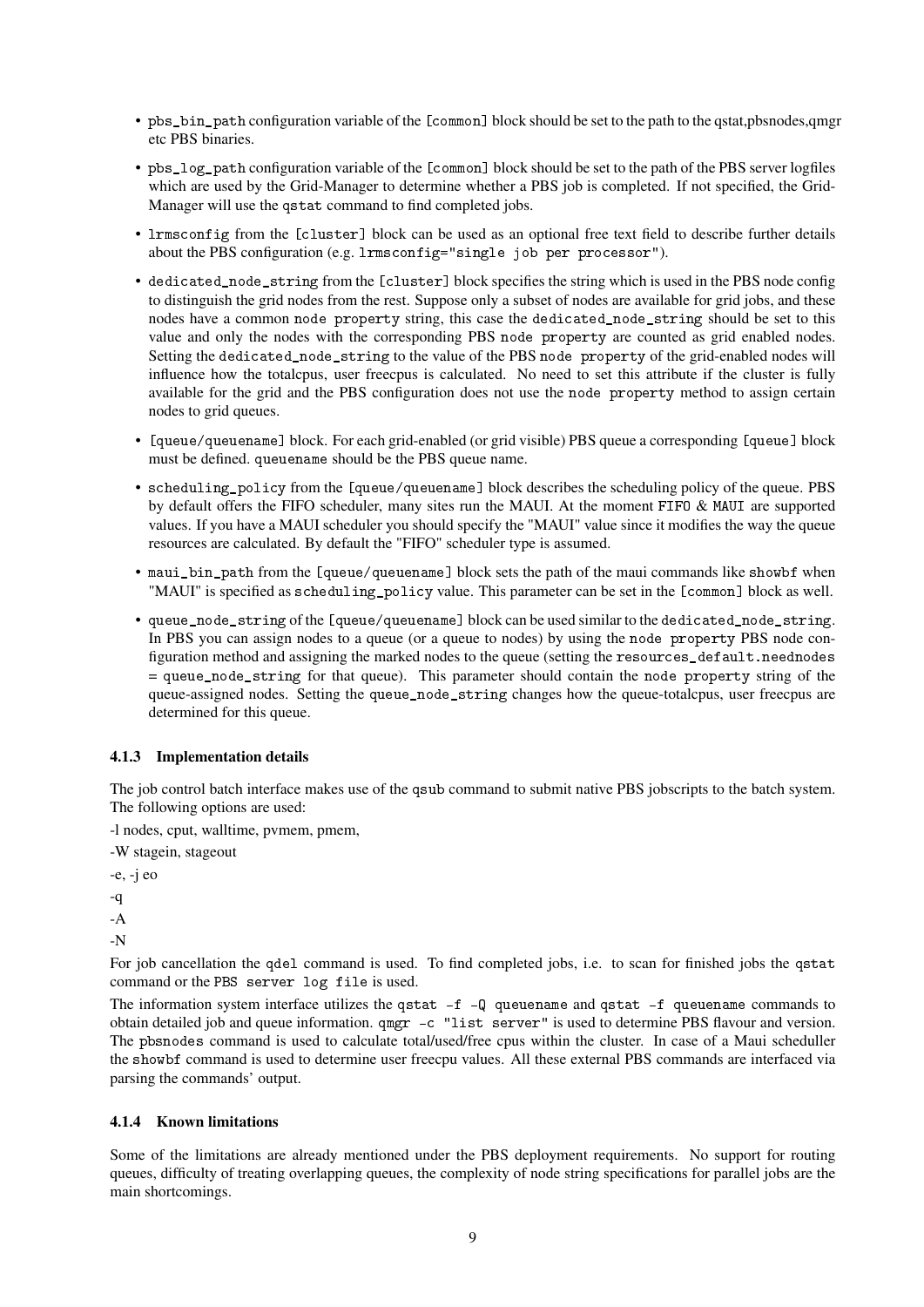# <span id="page-9-0"></span>4.2 Condor

The Condor [\[6\]](#page-14-6) system, developed at the University of Wisconsin-Madison, was initially used to harness free cpu cycles of workstations. Over time it has evolved into a complex system with many grid-oriented features. Condor is available on a large variety of platforms.

# <span id="page-9-1"></span>4.2.1 Recommended batch system configuration

Install Condor on the Grid Manager (GM) node and configure it as a submit machine. Next, you must add the following to the node's Condor configuration (CONDOR\_IDS can also be an environment variable):

MAIL = <ARC\_install\_prefix>/libexec/finish-condor-job

 $COMPOR$   $IDS = 0.0$ 

The MAIL attribute will instruct Condor to run the specified program on job completion. The default on Condor is to run /bin/mail to notify the user, but in this case, it is the GM that needs the notification. Therefore, /bin/mail is replaced with a program especially written for talking to the GM.

CONDOR\_IDS has to be 0.0, so that the above notification program can access the Grid job's session directories (needed to extract the job exit code from the Condor log).

Make sure that no normal users are allowed to submit Condor jobs from this node. For one thing, it would not work for the user, since Condor will try to notify the GM instead of the job owner on job completion. If you don't allow normal user logins on the GM machine, then you don't have to do anything. If you for some reason want to allow users to log into the GM machine, simply don't allow them to execute the condor\_submit program. This can be done by putting all local Unix users allocated to the Grid in a single group, e.g. 'griduser', and then setting the file ownership and permissions on condor submit like this:

chgrp griduser \$condor\_location/bin/condor\_submit chmod 750 \$condor\_location/bin/condor\_submit

## <span id="page-9-2"></span>4.2.2 Relevant arc.conf options

- The Condor batch system back-end is enabled by setting  $l$ rms="condor" in the [common] configuration block.
- condor\_location configuration variable of the [common] block should be set to the Condor install prefix (i.e., the directory containing Condor's bin, sbin, etc).
- condor configuration variable of the [common] block should be set to the value the environment variable CONDOR\_CONFIG should have (but don't try to use the environment variable directly as \$CONDOR\_CONFIG, since it will probably not be defined when arc.conf is parsed!)
- condor\_rank configuration variable of the [common] block, if defined, will cause the Rank attribute to be set in each job description submitted to Condor. Use this option if you are not happy with the way Condor picks out nodes when running jobs and want to define your own ranking algorithm. condor rank should be set to a ClassAd float expression that you could use in the Rank attribute in a Condor job description. For example:

condor\_rank="(1-LoadAvg/2)\*(1-LoadAvg/2)\*Memory/1000\*KFlops/1000000"

• condor requirements configuration variable of the [queue] block defined a subpool of condor nodes. See next section for details.

## <span id="page-9-3"></span>4.2.3 Implementation details

The job control part of the interface uses the condor\_submit command to submit jobs. Some of the options used in the job's ClassAd are:

Requirements – is used to select the nodes that may run the job. This is how ARC queues are implemented for Condor.

Periodic\_remove – is used to enforce cputime and walltime limits.

Log – the job's condor log file is parsed by the information scripts to find out whether the job was suspended.

The information system component uses the following Condor commands: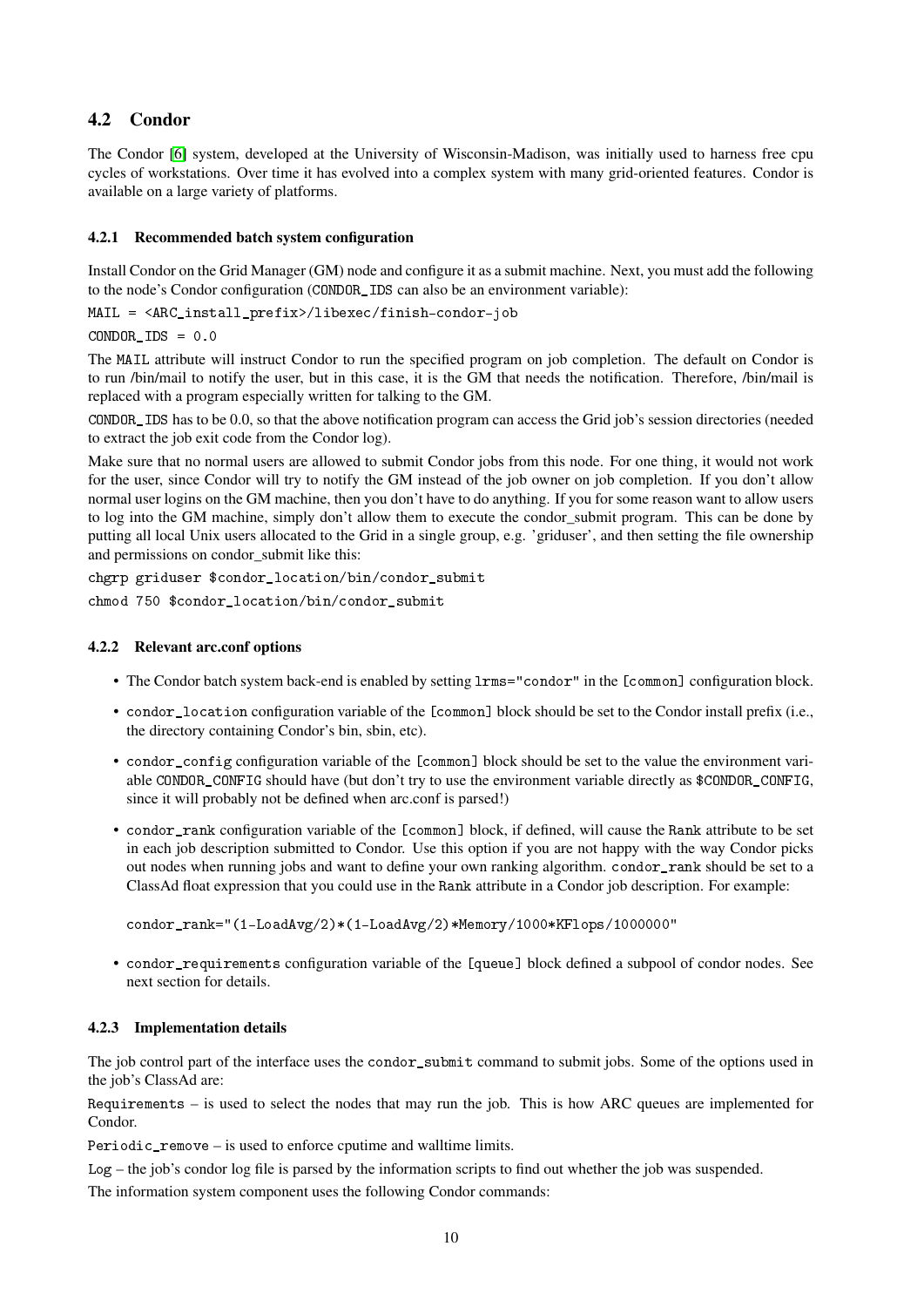condor\_status -long – for collecting information about nodes

condor\_status -format "%s\n" Machine -constraint '...' -for listing nodes that make up an ARC queue. condor\_q -long -global – for monitoring running jobs.

condor\_history -l jobid – for collecting information about finished jobs. Further cues are taken from the job's condor log file and the body of the email sent by Condor when a job completes.

# <span id="page-10-0"></span>4.2.4 Configuring Queues

Condor does not support queues in the classical sense. It is possible, however, to divide the Condor pool in several sub-pools. An ARC 'queue' is then nothing more than a subset of nodes from the Condor pool.

Which nodes go into which queue is defined using the condor\_requirements configuration option in the corresponding [queue] section. It's value must be a well-formed constraint string that is accepted by a condor status -constraint '...' command. Internally, this constraint string is used to determine the list of nodes belonging to a queue. This string can get quite long, so, for readability reasons it is allowed to split it up into pieces by using multiple condor\_requirements options. The full constrains string will be reconstructed by concatenating all pieces.

Queues should be defined in such a way that their nodes all match the information available in ARC about the queue. A good start is for the condor\_requirements attribute to contain restrictions on the following: Opsys, Arch, Memory and Disk. If you wish to configure more than one queue, it's good to have queues defined in such a way that they do not overlap. In the following example disjoint memory ranges are used to ensure this:

```
[queue/large] condor_requirements="(Opsys == "linux" && (Arch == "intel" || Arch
== "x86_64")" condor_requirements=" && (Disk > 30000000 && Memory > 2000)"
[queue/small] condor_requirements="(Opsys == "linux" && (Arch == "intel" || Arch
== "x86_64")" condor_requirements=" && (Disk > 30000000 && Memory <= 2000 && Memory
> 1000)"
```
Note that 'nodememory' attribute in arc.conf means the maximum memory available for jobs, while the Memory attribute in Condor is the physical memory of the machine. To avoid swapping (and these are probably not dedicated machines!), make sure that 'nodememory' is smaller than the minimum physical memory of the machines in that queue. If for example the smallest node in a queue has 1Gb memory, then it would be sensible to use nodememory="850" for the maximum job size.

In case you want more precise control over which nodes are available for grid jobs, using pre-defined ClassAds attributes (like in the example above) might not be sufficient. Fortunately, it's possible to mark nodes by using some custom attribute, say NORDUGRID\_RESOURCE. This is accomplished by adding a parameter to the node's local Condor configuration file, and then adding that parameter to STARTD\_EXPRS:

NORDUGRID\_RESOURCE = True STARTD\_EXPRS = NORDUGRID\_RESOURCE, \$(STARTD\_EXPRS)

Now queues can be restricted to contain only 'good' nodes. Just add to each [queue] section in arc.conf:

```
condor_requirements=" && NORDUGRID_RESOURCE"
```
#### <span id="page-10-1"></span>4.2.5 Known limitations

Only Vanilla universe is supported. MPI universe (for multi-CPU jobs) is not supported. Neither is Java universe (for running Java executables). ARC can only send jobs to Linux machines in the Condor pool, therefore excluding other unixes and Windows destinations. The session directory must be on a network shared directory, visible from all worker nodes.

## <span id="page-10-2"></span>4.3 LoadLeveler

LoadLeveler(LL), or Tivoli Workload Scheduler LoadLeveler in full, is a parallel job scheduling system developed by IBM.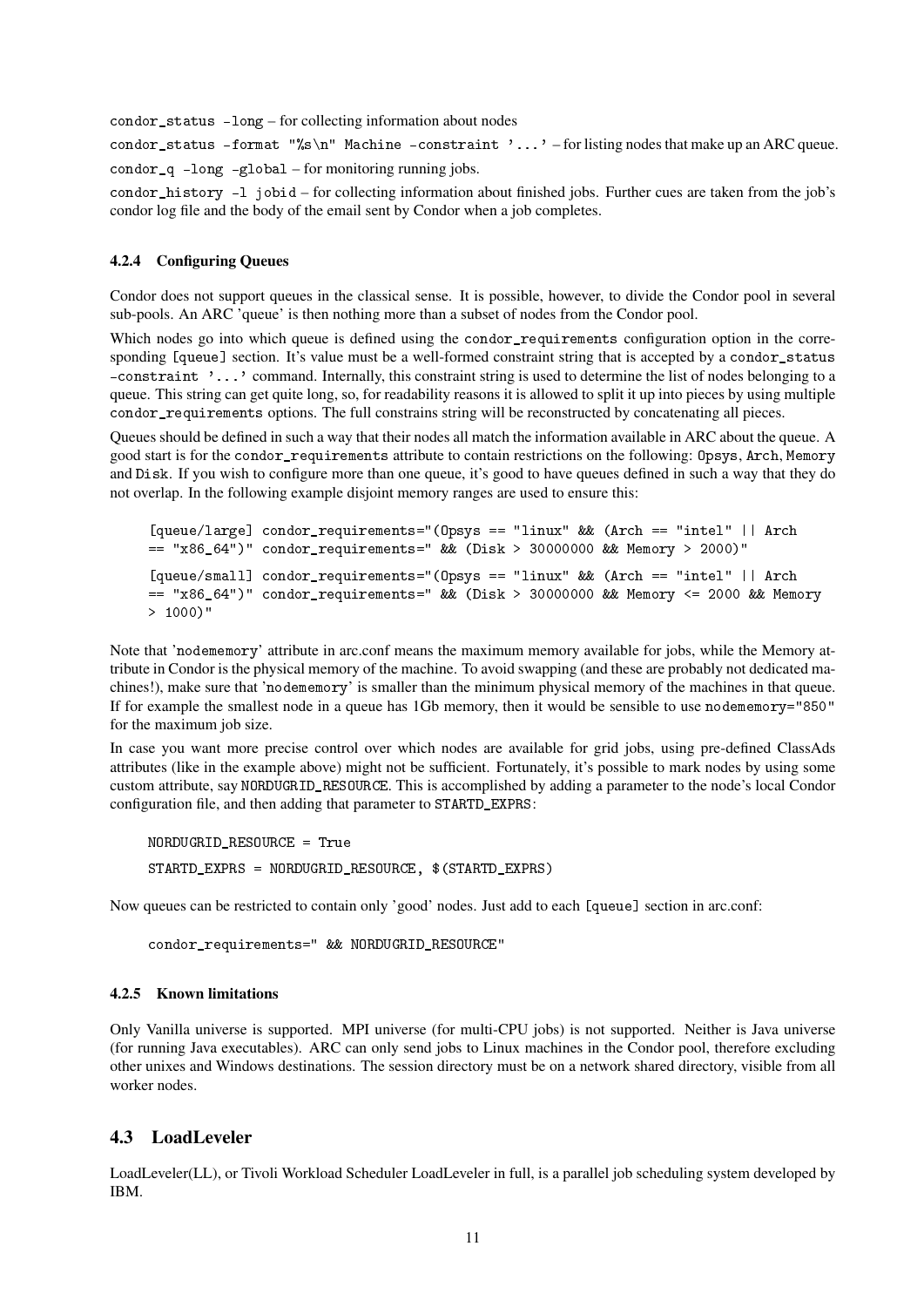### <span id="page-11-0"></span>4.3.1 Recommended batch system configuration

The back-end should work fine with a standard installation of LoadLeveler. For the back-end to report the correct memory usage and cputime spent, while running. LoadLeveler has to be set-up to show this data in the llq command. Normally this is turned off for performance reasons. It is up to the cluster administrator to decide whether or not to publish this information. The back-end will work whether or not this is turned on.

### <span id="page-11-1"></span>4.3.2 Relevant arc.conf options

Only the two basic LRMS config options are relevant for LoadLeveler:

- The LoadLeveler batch system back-end is enabled by setting  $l$ rms=" $l$ 1" in the [common] configuration block.
- 11 bin path configuration variable of the [common] block must be set to the path of the LoadLeveler binaries.

#### <span id="page-11-2"></span>4.3.3 Implementation details

The LoadLeveler back-end uses LoadLeveler's command line interface(CLI) commands to submit and cancel jobs. All information in the information system is similarly parsed from the output of CLI commands. It does not parse any log files, nor does it use the binary APIs. The reason that the back-end is completely based on the CLI is that the log files are normally kept on another machine than the front end and that the binary API for LL changes quite often. Often with each new version of LL.

#### <span id="page-11-3"></span>4.3.4 Known limitations

There is at the moment no support for parallel jobs on the LoadLeveler back-end.

# <span id="page-11-4"></span>4.4 Fork

The Fork back-end is a simple back-end that interfaces to the local machine i.e. there is no batch system underneath. It simply forks the job, hence the name. The back-end then uses standard posix commands(e.g. ps or kill) to manage the job.

#### <span id="page-11-5"></span>4.4.1 Recommended batch system configuration

Since fork is a simple back-end and does not use any batch system, there is no specific configuration needed of the underlying system.

#### <span id="page-11-6"></span>4.4.2 Relevant arc.conf options

- The Fork back-end is enabled by setting lrms="fork" in the [common] configuration block.
- The queue must be named "fork" in the queue section.
- fork job limit="cpunumber", this option is used to set the number of running grid jobs on the fork machine, allowing a multi core machine to use some or all of its cores for Grid jobs. The default value is 1.

#### <span id="page-11-7"></span>4.4.3 Implementation details and known limitations

The Fork backend implements an interface to the "fork" unix command which is not a batch system. Therefore the backend should rather be seen as an interface to the operating system itself. Most of the "batch system values" are determined from the operating system (e.g. cpu load) or manually set in the configuration file.

Fork is not a batch system, therefore many of the queue specific attributes or detailed job information is not available. The support for the "Fork batch system" was introduced so that quick deployments and testing of the middleware can be possible without dealing with deployment of a real batch system since fork is available on every unix box. The Fork backend is not recommended to be used in production. The backend by its nature, has lots of limitations, for example does not support parallel jobs.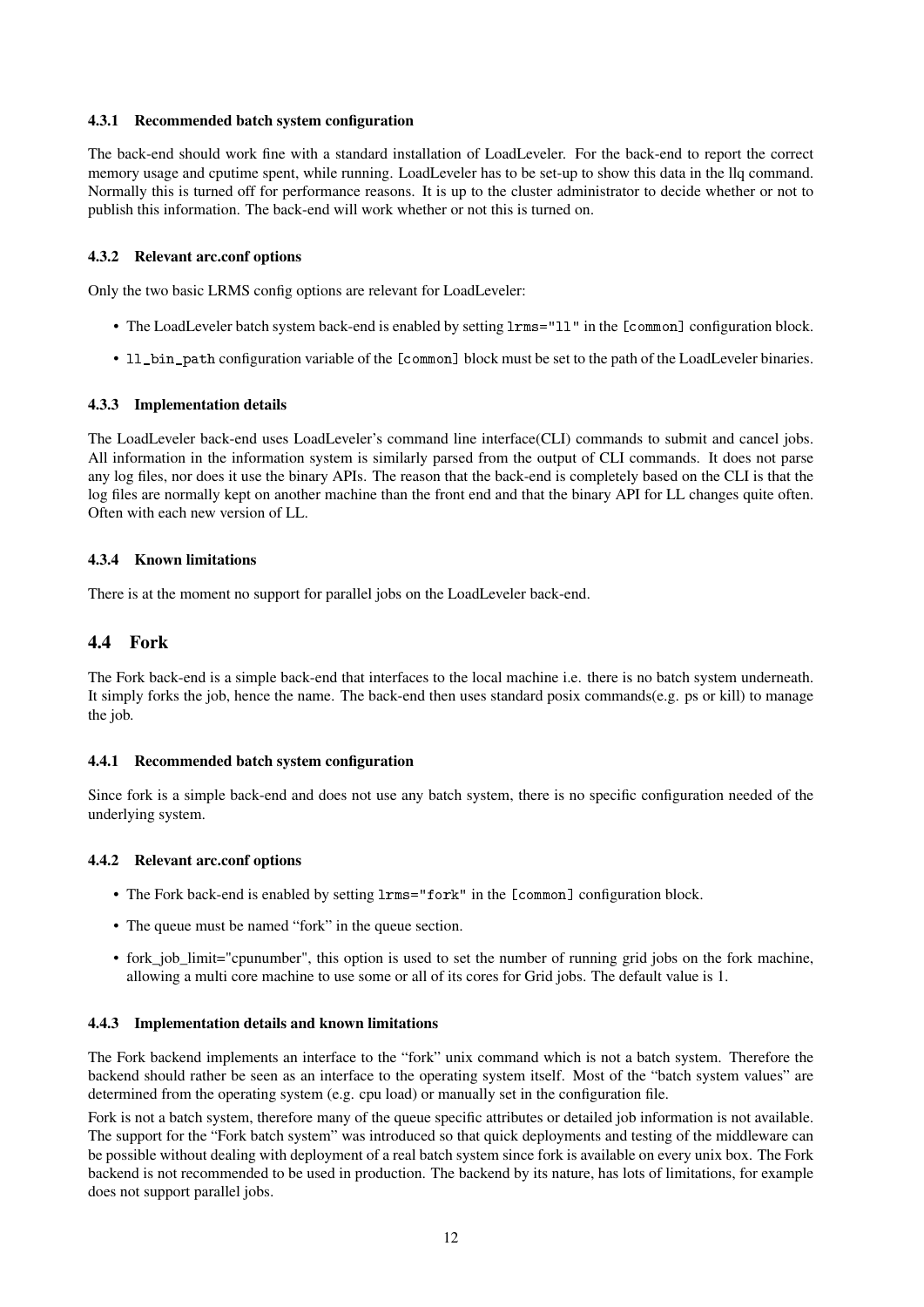# <span id="page-12-0"></span>4.5 LSF

### <span id="page-12-1"></span>4.5.1 Recommended batch system configuration

Set up one or more LSF queues dedicated for access by grid users. All nodes in these queues should have a resource type which corresponds to the one of the the frontend and which is reported to the outside. The resource type needs to be set properly in the 'lsb.queues' configuration file. Be aware that LSF distinguishes between 32 and 64 bit for Linux. For a homogeneous cluster, the 'type==any' option is convenient alternative.

Example: In lsb.queues set either of the following:

- RES\_REQ = type== $X86$ \_64
- $RES\_REQ = type == any$

See the '-R' option of the bsub command man page for more explanation.

### <span id="page-12-2"></span>4.5.2 Relevant arc.conf options

The LSF back-end requires that the following options are specified:

- $lms="lsf"$  in the [common] configuration block.
- lsf\_bin\_path configuration variable of the [common] block must be set to the path of the LSF binaries.
- lsf\_profile\_path must be set to the filename of the LSF profile that the back-end should use.

Furthermore it is very important to specify the correct architecture for a given queue in arc.conf. Because the architecture flag is rarely set in the xRSL file the LSF back-end will automatically set the architecture to match the chosen queue. LSF's standard behaviour is to assume the same architecture as the frontend. This will fail for instance if the frontend is a 32 bit machine and all the cluster resources are 64 bit.If this is not done the result will be jobs eing rejected by LSF because LSF believes there are no useful resources available.

## <span id="page-12-3"></span>4.5.3 Implementation details

The LSF implementation of the back-end are based solely on parsing and running LSF's command line interface commands. No log files or other methods are used. To get the correct output o any output at all the back-end needs to have an apropriate LSF profile. The path to this profile must be set in arc.conf. It will then be executed by the back-end before running any of LSF's CLI commands.

#### <span id="page-12-4"></span>4.5.4 Known limitations

Parallel jobs have not been tested on the LSF back-end.

The back-end does not at present support reporting different number of free CPUs per user.

# <span id="page-12-5"></span>4.6 SGE

Sun Grid Engine, formely known as Codine, is an open source batch system maintained by Sun. Runs on Linux, Solaris.

#### <span id="page-12-6"></span>4.6.1 Recommended batch system configuration

Set up one or more SGE queues for access by grid users. Queues can be shared by normal and grid users. In case you want to set up nore than one ARC queue, make sure that the corresponding SGE queues have no shared nodes among them. Otherwise the counts of free and occupied CPUs might be wrong. Only SGE versions 6 and above are supported.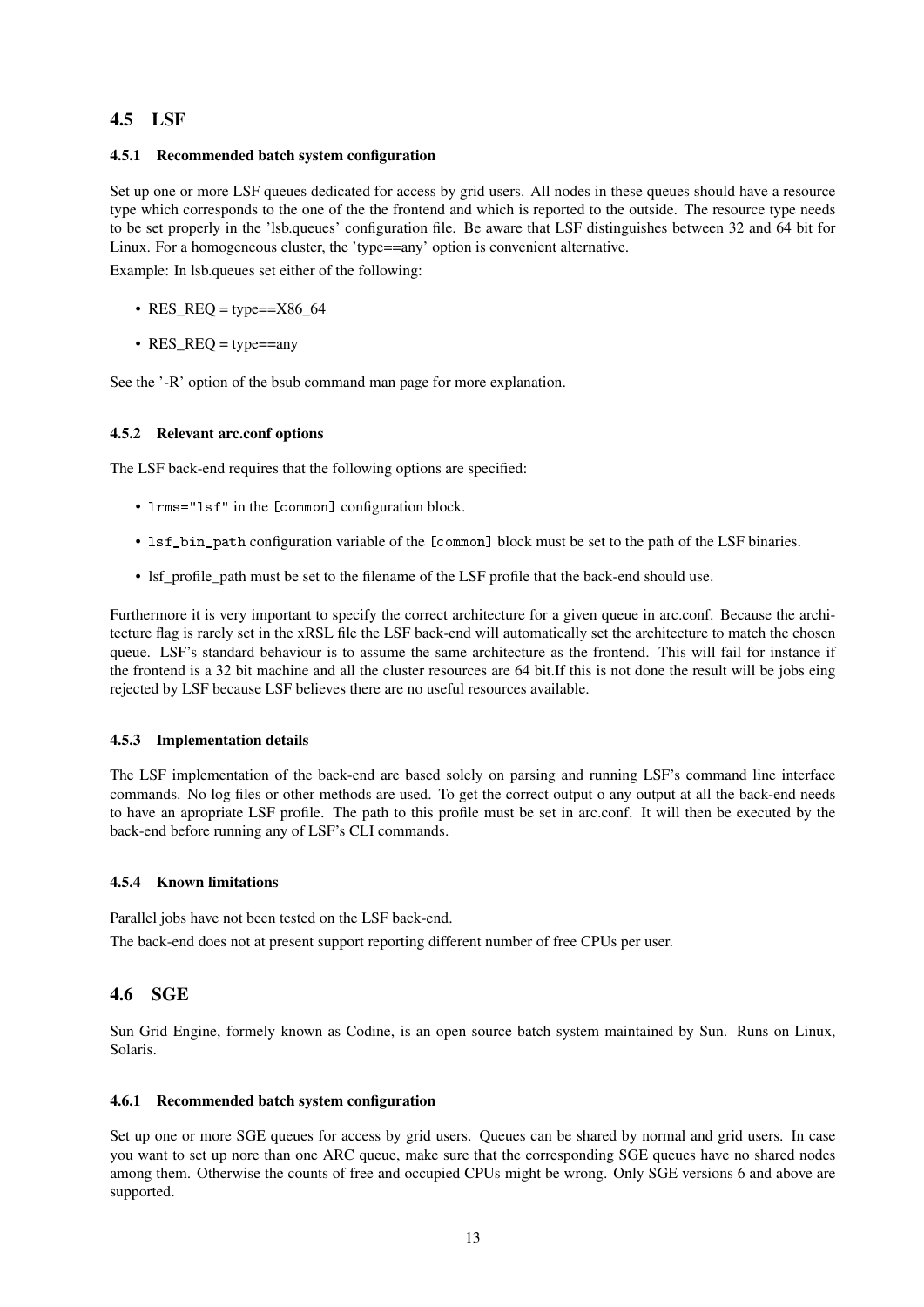#### <span id="page-13-0"></span>4.6.2 Relevant arc.conf options

The SGE back-end requires that the following options are specified:

- The SGE batch system back-end is enabled by setting lrms="sge" in the [common] configuration block.
- sge\_root must be set to SGE's install root.
- sge\_bin\_path configuration variable of the [common] block must be set to the path of the SGE binaries.
- sge\_cell, sge\_qmaster\_port and sge\_execd\_port options might be necessary to set in special cases. See the arc.conf(5) man page for more details.
- sge\_jobopts configuration variable of the [queue] block can be used to add custom SGE options to job scripts submitted to SGE. Consult SGE documentation for possible options.

```
Example:
lrms="sge"
sge_root="/opt/n1ge6"
sge_bin_path="/opt/n1ge6/bin/lx24-x86"
...
[queue/long]
```

```
sge_jobopts="-P atlas -r yes"
```
#### <span id="page-13-1"></span>4.6.3 Implementation details

The SGE backend's commands are similar to the PBS commands. These commands are used in the code: Submit job:

• qsub -S /bin/sh (specifies the interpreting shell for the job)

Get jobs status:

If the job state is not suspended, running or pending then its state is failed.

- qstat -u '\*' -s rs (show the running and suspended jobs status)
- qstat -u '\*' -s p (show the pending jobs status)
- qstat -j job\_id (long job information)
- qacct -j job\_id (finished job report)

#### Job terminating:

• qdel job\_id (delete Sun Grid Engine job from the queue)

Queue commands:

- qconf -spl (show a list of all currently defined parallel environments)
- qconf -sql (show a list of all queues)
- aconf -sep (show a list of all licensed processors/slots)
- qstat -g c (display cluster queue summary)
- qconf -sconf global (show global configuration)
- qconf -sq queue name (show the given queue cofiguration)

#### Other:

• qstat -help (show Sun Grid Engine's version and type)